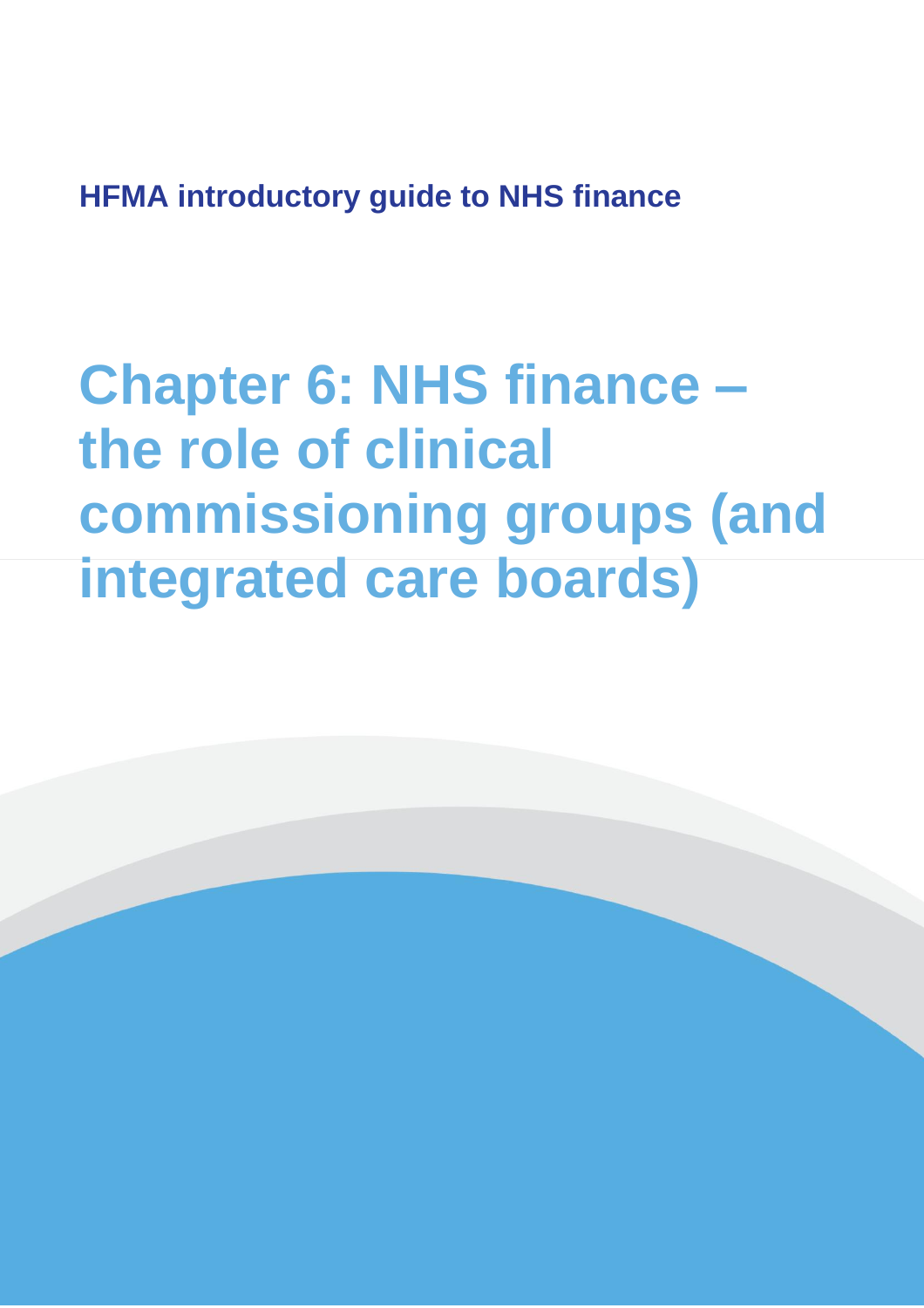# **Chapter 6: NHS finance – the role of clinical commissioning groups (and integrated care boards)**

# **Overview**

 $\bullet$ 

**This chapter looks at what clinical commissioning groups (CCGs) are, how they are structured and what they do with a focus on accountability, governance, and finance. To remind yourself of where CCGs sit in the NHS structure, look back at the diagram on page 13.**

**The** *Health and Care Act 2022<sup>61</sup>* **sets out the intention to establish statutory integrated care boards (ICBs) which will take on the functions of CCGs when the legislation is enacted on 1 July 2022. Until that time, CCGs are still the main local commissioning body. The roles, responsibilities and accountabilities described in this chapter will transfer to ICBs so the majority of content will remain relevant through the structural changes.**

# **6.1 What are CCGs?**

### **Constitution**

CCGs are statutory bodies created by the *Health and Social Care Act 2012*<sup>62</sup> that cover the whole of England. They took over their statutory roles from 1 April 2013. To exist, a CCG must be authorised by NHS England and continue to comply with the terms of its authorisation.

In April 2020, there were 135 CCGs across England, following a number of mergers since their formation. This number reduced to 106 from April 2021. There will be 42 ICBs, meaning further mergers will take place. CCGs cover areas that are largely in line with upper tier or unitary local authority boundaries. Where this is not the case, and a CCG straddles more than one local authority, it must be for patient interest reasons. Legislation<sup>63</sup> allows for CCGs to merge or dissolve subject to NHS England approval.

### **Structure**

In terms of their structure, each CCG is made up of members that are the GP practices within its area. They have a 'council of members' (on which all the constituent GP practices are represented) and a governing body; a chair, lay members, an 'accountable officer' (see below) and a chief finance officer (CFO). The council of members delegates functions to the governing body (or to its members/ employees, committees, or sub-committees).

The governing body is statutorily responsible for:

• 'ensuring that the group has appropriate arrangements in place to exercise its functions effectively, efficiently, and economically and in accordance with the group's principles of good governance (its main function)

**HFMA introductory guide to NHS finance Chapter 6: NHS finance - the role of clinical commissioning groups (and integrated care boards)** <sup>51</sup>

<sup>61</sup> UK Parliament, *[Health and Care Bill](https://bills.parliament.uk/bills/3022)*, July 2021 – the Act was not available to reference at time of publication

<sup>62</sup> UK Government, *[Health and Social Care Act 2012,](https://www.legislation.gov.uk/ukpga/2012/7/contents/enacted)* 2012

<sup>63</sup> UK Government, *[Health and Social Care Act 2012](https://www.legislation.gov.uk/ukpga/2012/7/section/25/enacted) Section 25,* 2012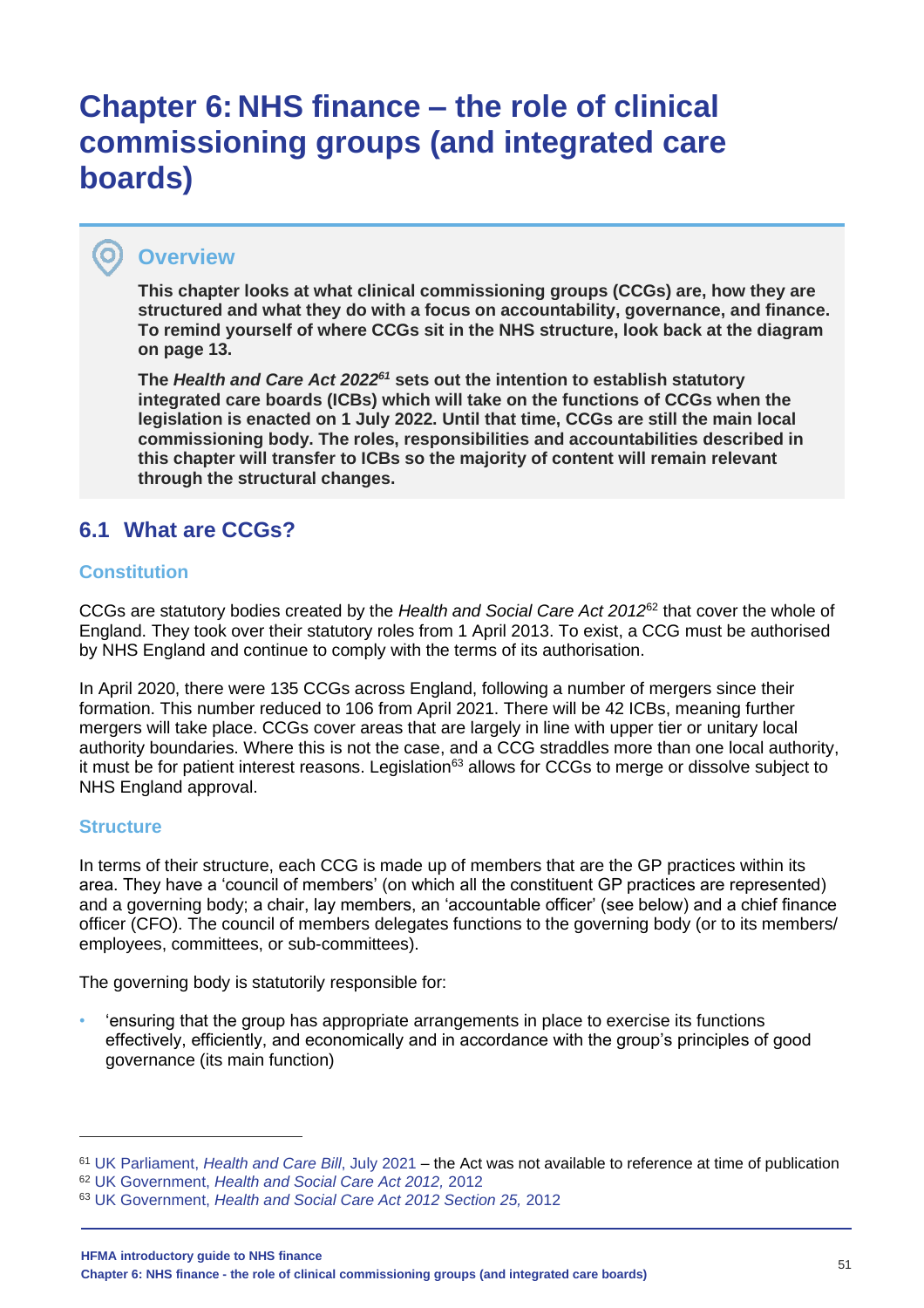- determining the remuneration, fees, and other allowances payable to employees or other persons providing services to the group and the allowances payable under any pension scheme …
- approving any functions of the group that are specified in regulations
- other functions delegated to it by the CCG.64'

Although the accountable officer in a CCG is a senior leadership role, it is not the same as the chief executive in other NHS organisations and will often be filled by a clinical leader. It is for the CCG to nominate its accountable officer but he or she is formally appointed by NHS England and NHS Improvement. The role of the accountable officer is set out in NHS England and NHS Improvement quidance  $as<sup>65</sup>$ :

- being responsible for ensuring that the CCG fulfils its duties to exercise its functions effectively, efficiently, and economically thus ensuring improvement in the quality of services and the health of the local population whilst maintaining value for money
- ensuring that the regularity and propriety of expenditure is discharged at all times, and that arrangements are put in place to ensure that good practice is embodied and that safeguarding of funds is ensured through effective financial and management systems
- working closely with the chair of the governing body, ensuring that proper constitutional, governance, and development arrangements are put in place to assure the members (through the governing body) of the organisation's on-going capability and capacity to meet its duties and responsibilities (including arrangements for the on-going developments of its members and staff).

In the same guidance, the chief finance officer's role is described as:

- being the governing body's professional expert on finance and ensuring, through robust systems and processes, the regularity and propriety of expenditure is fully discharged
- making appropriate arrangements to support, monitor and report on the CCG's finances
- overseeing robust audit and governance arrangements leading to propriety in the use of the CCG's resources
- being able to advise the governing body on the effective, efficient, and economic use of the group's allocation, to remain within that allocation and deliver required financial targets and duties
- producing the financial statements for audit and publication in accordance with the statutory requirements to demonstrate effective stewardship of public money and accountability to NHS England and NHS Improvement.

### **Accountabilities**

CCGs are accountable to NHS England and NHS Improvement for improving outcomes to patients and for getting the best possible value for money from the money they receive, and to the public and patients. The formal accountability link is from the CCG's accountable officer to NHS England and NHS Improvement's accountable officer but from the public/ patient viewpoint the key document is the CCG's written constitution. This document is a statutory requirement and must be available to the public.

A CCG's constitution sets out how it will meet its responsibilities and describes its governing principles, rules, and procedures.

<sup>64</sup> NHS England*[, NHS clinical commissioning group constitution,](https://www.england.nhs.uk/publication/nhs-clinical-commissioning-group-consitution/)* September 2018

<sup>65</sup> NHS England, *[Clinical commissioning group governing body members: role outlines, attributes and skills,](https://www.england.nhs.uk/publication/clinical-commissioning-group-governing-body-members-role-outlines-attributes-and-skills/)* [September 2016](https://www.england.nhs.uk/publication/clinical-commissioning-group-governing-body-members-role-outlines-attributes-and-skills/)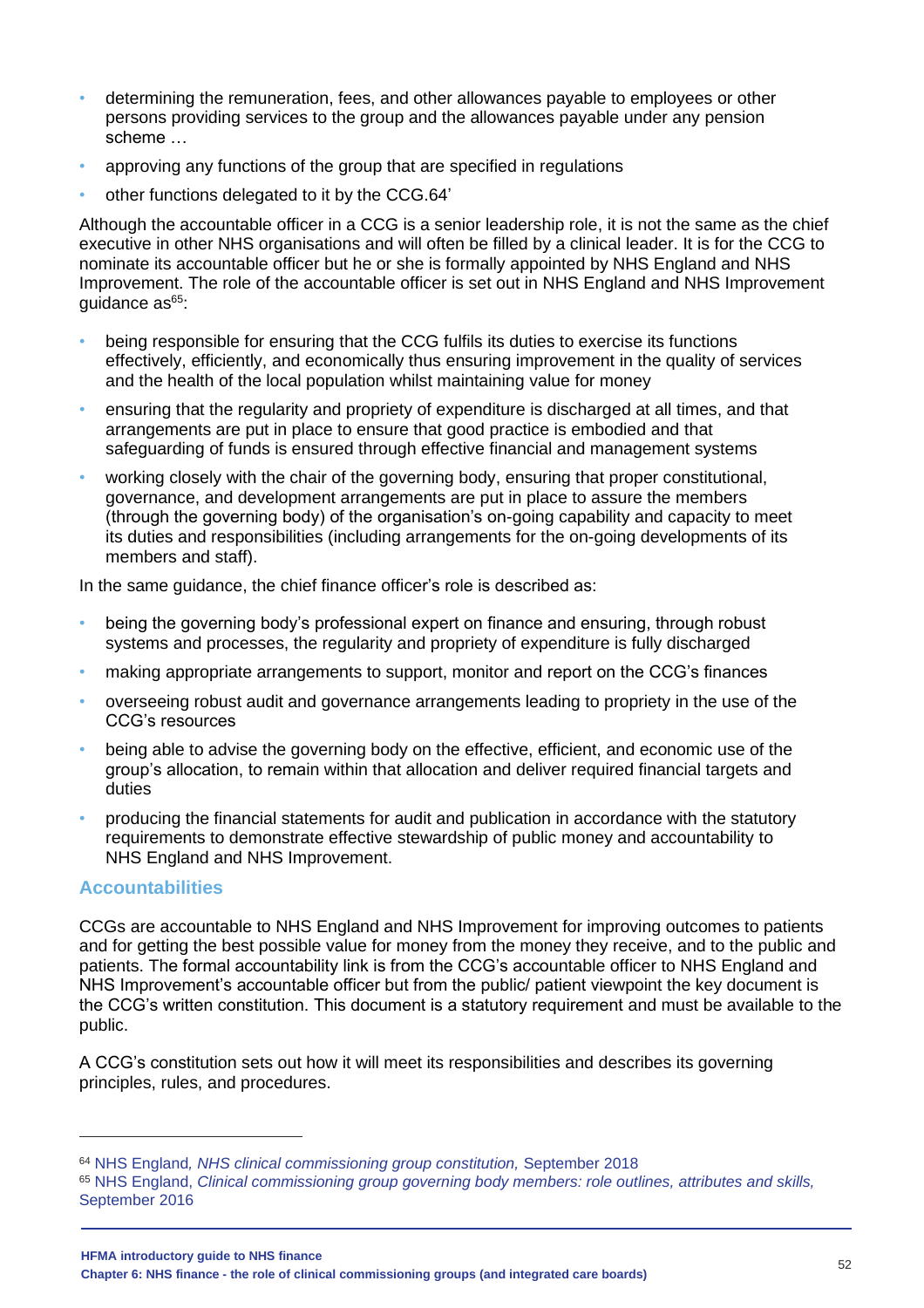As well as being a public document, the constitution must be adhered to by:

- the group's member practices
- the CCG's employees
- individuals working on behalf of the CCG
- anyone who is a member of the CCG's governing body, or any committees/ sub-committees established by the governing body.

A CCG's constitution must meet the requirements set out in the 2012 Act. CCGs must also adhere to the *Commissioning outcomes indicator set*<sup>66</sup> developed by the National Institute for Health and Care Excellence (NICE). This provides clear, comparative information about the quality of health services and associated health outcomes. NHS England and NHS Improvement uses this as part of its ongoing assessment process for CCGs – it will look at performance against the outcomes indicators and also assess how well CCGs are meeting their financial duties. NHS England and NHS Improvement uses the *NHS oversight framework*<sup>67</sup> to assess a CCG's overall performance. This annual assessment is required by law. The framework comprises a range of metrics across the five areas of the *NHS long term plan*<sup>68</sup>:

- new service models including integrated primary care and community health services; acute emergency care and transfers of care; and personalisation and patient choice
- preventing ill health and reducing inequalities including metrics around smoking, obesity and health inequalities
- quality of care and outcomes including cancer services, mental health, planned care and long-term conditions
- leadership and workforce including governance arrangements, staff engagement and equality
- finance and use of resources including financial performance and the mental health investment standard.

If a CCG is unable to fulfil its duties effectively or there is a significant risk of failure, NHS England and NHS Improvement has powers to intervene. These powers range from telling a CCG how it should discharge its functions, known as 'direction', through to dissolving a CCG completely if it is failing over a period of time.

# **6.2 What CCGs do – roles and responsibilities**

### **Commissioning**

CCGs are responsible for agreeing the care that patients registered with their constituent practices need, negotiating contracts with healthcare providers and monitoring their implementation. They commission the majority of NHS services for their patients (ranging from less than 100,000 to just under 1,900,000 for an individual CCG) and are responsible for £89 billion of the £124 billion<sup>69</sup> NHS commissioning budget. Commissioning can take a number of forms.

Services commissioned directly by CCGs

- planned hospital care
- rehabilitative care

<sup>66</sup> NHS Digital, *[CCG outcomes indicator set,](https://digital.nhs.uk/data-and-information/publications/statistical/ccg-outcomes-indicator-set/october-2020)* October 2020

<sup>67</sup> NHS England and NHS Improvement, *[NHS oversight framework for 2019/20,](https://www.england.nhs.uk/publication/nhs-oversight-framework-for-2019-20/)* January 2020

<sup>68</sup> [NHS England and NHS Improvement,](https://www.longtermplan.nhs.uk/publication/nhs-long-term-plan/) *NHS long term plan,* January 2019

<sup>69</sup> [NHS England and NHS Improvement,](https://www.england.nhs.uk/publication/nhs-england-and-nhs-improvement-board-meetings-in-common-agenda-and-papers-26-march-2020/) *Board papers*, 26 March 2020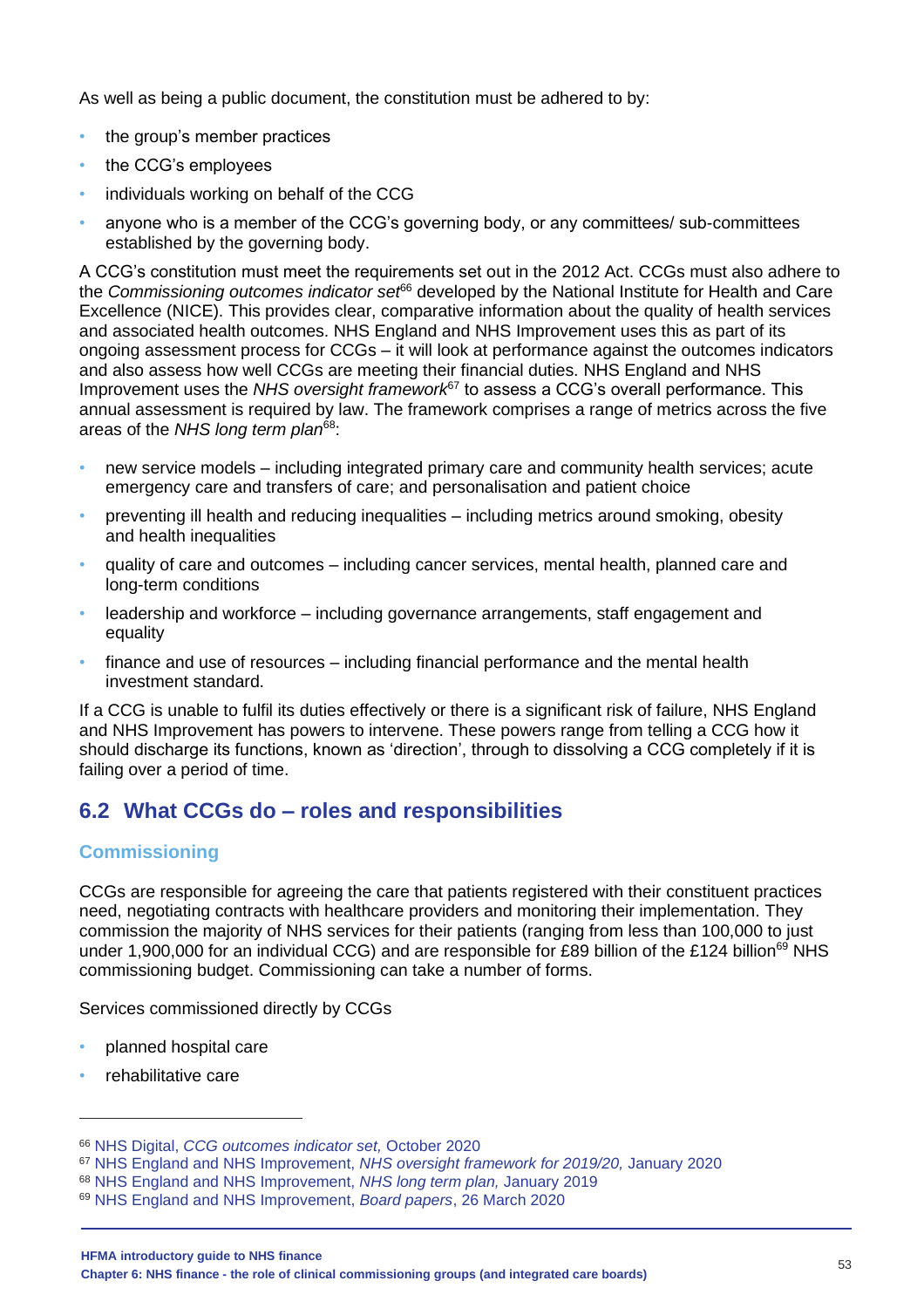- maternity services
- urgent and emergency services, including ambulance and out-of-hours services (CCGs must also commission these services for anyone in their area although for some patients the costs will subsequently be charged to the CCG with which they are registered)
- community health services
- mental health services
- learning disabilities services
- abortion services
- infertility services
- continuing healthcare.

#### **Personalised care**

CCGs also have a role in the implementation, promotion, and expansion of personalised care, which may include personal health budgets or PHBs. Several groups of people have a legal right to a PHB<sup>70</sup> including patients eligible for continuing healthcare or children and young people's continuing care, and people eligible for section 117 after-care through the *Mental Health Act*. A PHB is an amount of money used to support a person's health and wellbeing needs, planned and agreed between the person and their local NHS team. PHBs allow individual patients to decide how to use the money that they are entitled to, to deliver the care they need. By enabling individuals to undertake the commissioning role themselves, they have more choice and control in how their longterm healthcare needs and outcomes are met.

### **Commissioning of primary care**

CCGs may also be responsible for commissioning services provided by GPs. At present, CCGs are not responsible for commissioning other core primary care (i.e. services provided by dentists, community pharmacists and holders of ophthalmic contracts), national and regional specialised services and a number of other prescribed services including offender healthcare – these are commissioned by NHS England and NHS Improvement (see chapter 4).

Since April 2015, CCGs working with NHS England and NHS Improvement have been able to adopt one of the following 'co-commissioning' models $71$ :

#### **Co-commissioning**

Through co-commissioning, CCGs are able to collaborate more closely with NHS England and NHS Improvement to ensure that decisions taken align with the objectives of the local health economy. CCGs can be involved in discussions around the full range of primary care including primary medical care, dental, eye health and community pharmacies. However, NHS England and NHS Improvement retains its statutory decision-making responsibilities.

#### **Joint commissioning**

Joint commissioning enables one or more CCGs to assume responsibility for jointly commissioning primary medical services with NHS England and NHS Improvement, through a joint committee or 'committees in common'. The joint committees can make decisions on all GP contracts and enhanced services, as well as other matters relating to GP practices. Joint commissioning arrangements exclude individual GP management.

<sup>70</sup> NHS England and NHS Improvement, *[Guidance on the legal rights to have personal health budgets and](https://www.england.nhs.uk/wp-content/uploads/2014/09/guidance-on-the-legal-rights-to-personal-health-budgets.pdf)  [personal wheelchair budgets,](https://www.england.nhs.uk/wp-content/uploads/2014/09/guidance-on-the-legal-rights-to-personal-health-budgets.pdf)* December 2019

<sup>71</sup> NHS England and NHS Improvement, *[Next steps towards primary care co-commissioning](https://www.england.nhs.uk/commissioning/pc-co-comms/)*, 2014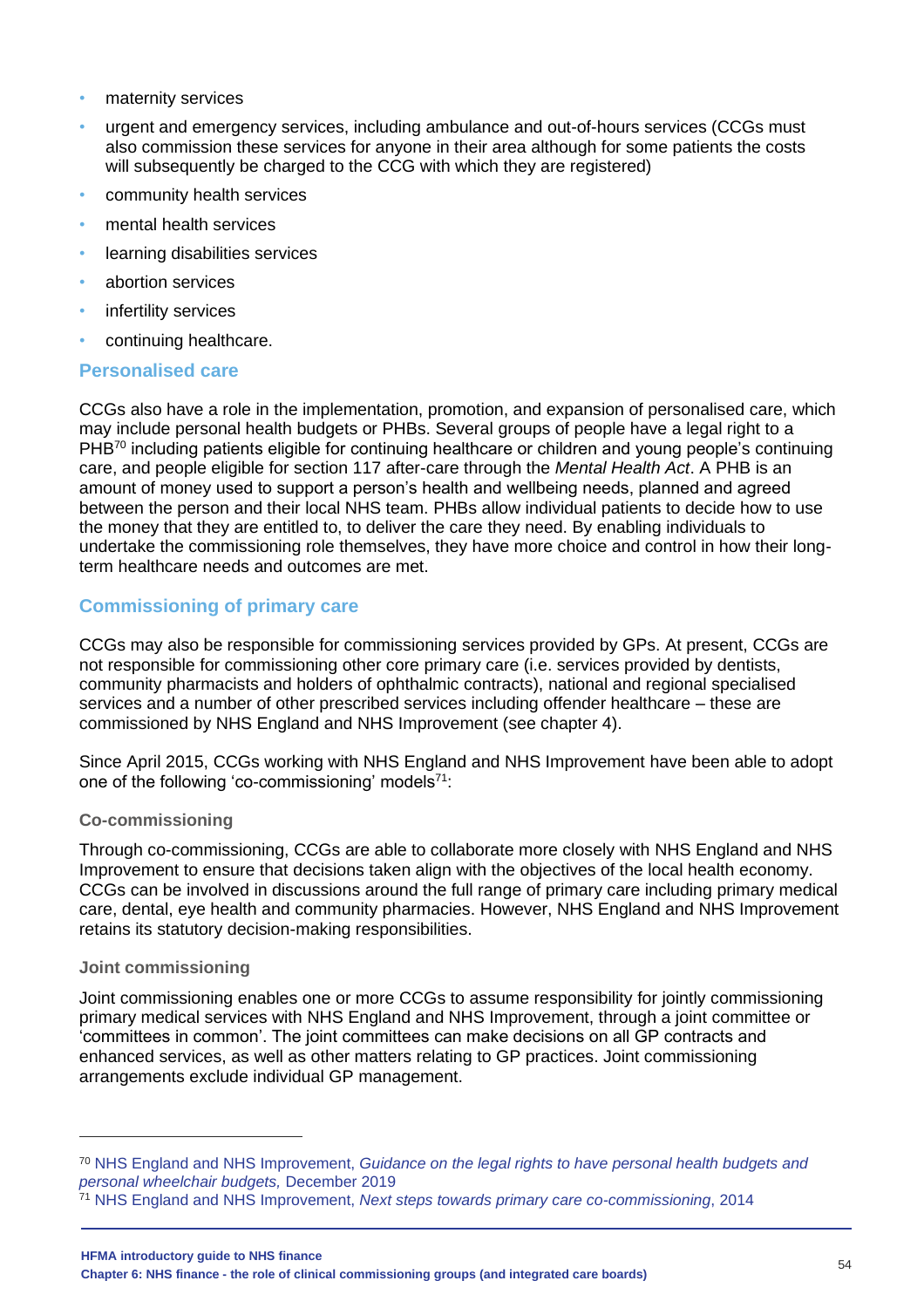Joint committees can discuss other areas of primary care, such as dental, community optometry and community pharmacies but have no decision-making powers. However, CCGs are able to commission local enhanced services from community pharmacy and optometry providers.

#### **Delegated commissioning**

Delegated commissioning allows CCGs to assume full responsibility for commissioning general practice services. Legally, NHS England and NHS Improvement retains the residual liability for the performance of primary medical care commissioning and will require assurance that its statutory functions are being discharged effectively.

A CCG will have a delegation agreement with NHS England and NHS Improvement which sets out the matters for which the CCG has decision-making responsibility.

It is anticipated that co-commissioning will be extended to other areas of primary care in the future. However, it is important to note that NHS England and NHS Improvement retains its statutory responsibilities in relation to commissioning primary care even where a CCG is operating under full delegated responsibility.

CCGs are responsible for managing GP prescribing – they meet the costs of prescriptions written by their member practices but not the associated dispensing fees.

#### **Statutory duties**

CCGs must also fulfil a number of other statutory duties which are grouped under four headings in the Department of Health and Social Care's guide *The functions of clinical commissioning groups*<sup>72</sup>:

#### **CCG statutory duties**

**General** – for example, to co-operate with other NHS bodies; to have regard to the NHS Constitution and guidance on commissioning issued by NHS England and NHS Improvement; to promote innovation in health service provision; to promote the involvement of patients.

**Planning, agreeing, monitoring services** – for example, to contribute to the JSNA (joint strategic needs assessment) and JHWS (joint health and wellbeing strategy) and to have regard to them; to prepare and publish a commissioning plan before the start of each financial year which sets out how the CCG will secure improvements in services and outcomes, reduce inequalities, involve patients and fulfil its financial duties; to comply with regulations relating to best practice in procurement/ patient choice and anti-competitive conduct.

NHS England and NHS Improvement issues financial planning guidance each year that establishes the 'business rules' for the financial position. Although not a statutory duty, adherence to these rules informs the CCG's 'risk rating'.

**Finance** – for example, to ensure the annual budget, revenue and capital limits and running cost allowance are not exceeded; to provide financial information to NHS England and NHS Improvement; to keep proper accounts and records; to use the prescribed banking service.

**Governance** – for example, to have a governing body and accountable officer; to have a published constitution; to publish an annual report; to maintain one or more publicly accessible registers of interest; to make arrangements for managing conflicts of interest.

The same guidance also identifies CCG powers under the same headings. In relation to finance and governance notable powers include the ability to:

**HFMA introductory guide to NHS finance Chapter 6: NHS finance - the role of clinical commissioning groups (and integrated care boards)** <sup>55</sup>

<sup>72</sup> Department of Health and Social Care, *[The functions of clinical commissioning groups,](https://www.gov.uk/government/publications/the-functions-of-clinical-commissioning-groups-updated-to-reflect-the-final-health-and-social-care-act-2012)* June 2012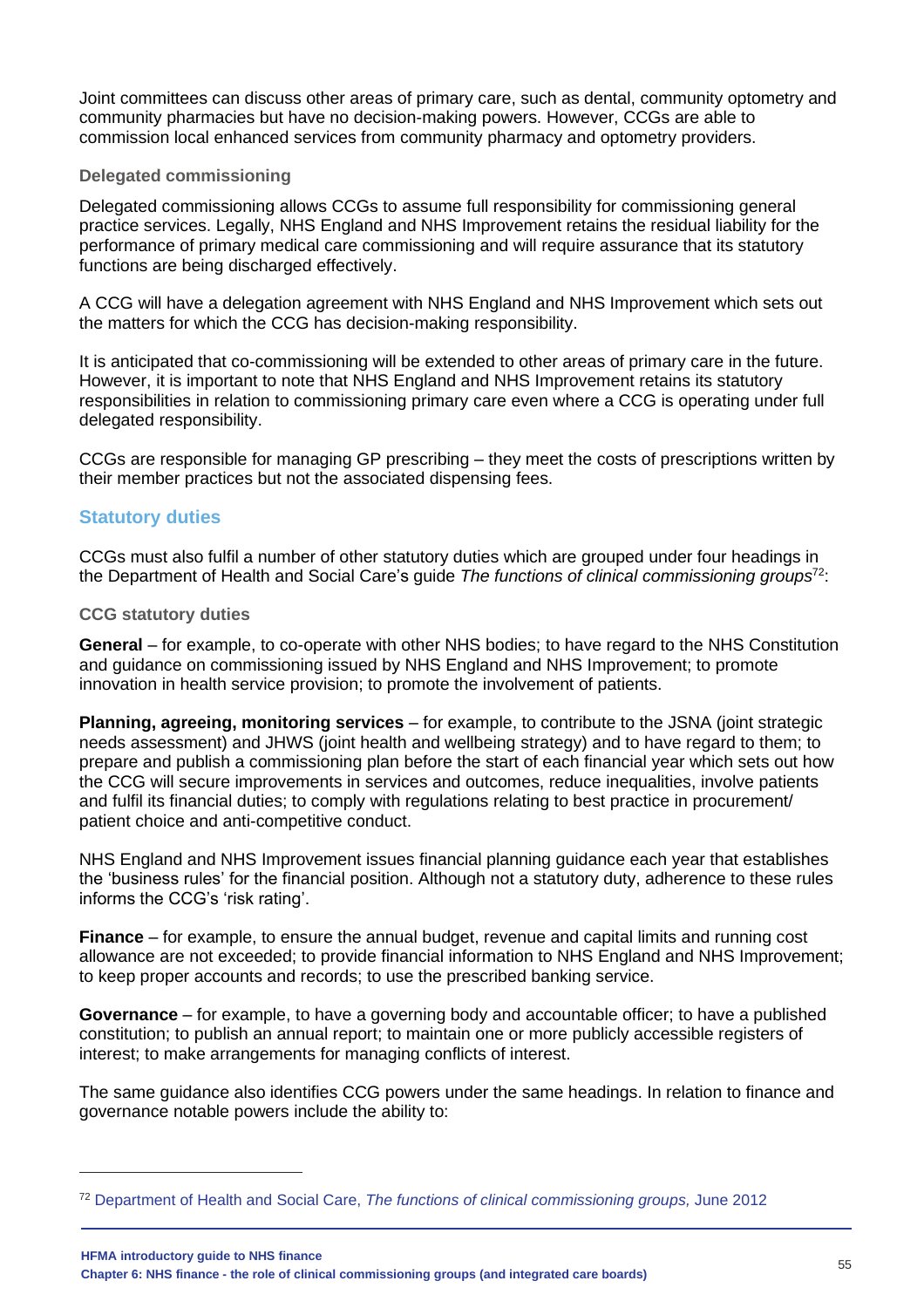- enter into partnership arrangements with local authorities (for example, pooled budgets and lead commissioning)
- enter into contracts to provide services
- act jointly with other CCGs, including pooling commissioning funds for lead/ joint commissioning
- make direct payments to patients (subject to regulations)73
- enter into externally financed development arrangements
- pay governing body members remuneration and travelling or other allowances.

For full details of a CCG's functions, duties and powers refer to the Department of Health and Social Care guide *The functions of clinical commissioning groups*.

# **Commissioning support units (CSUs)**

Initially all CCGs had the option to obtain business support services – notably payroll, HR, finance, IT and communications services, from commissioning support units (CSUs) hosted by NHS England and NHS Improvement. Service level agreements (SLAs) set out what each party to the agreement expected and/ or required. Initial SLAs were in place until October 2014. NHS England and NHS Improvement subsequently ran a national procurement process to make commissioning support services available to CCGs and other commissioners of health and social care. This resulted in the lead provider framework (LPF).

In 2018, the LPF was replaced by the health systems support framework (HSSF) $^{74}$  to support the development of population health management and integrated systems. This framework is available for use by any public sector body engaged in the management or support of the health, care, or wellbeing of the population across the United Kingdom. CCGs can still purchase services from CSUs through this framework, but the emphasis is on services to support integrated care and digital transformation, with providers listed from across the public and private sector.

# **6.3 How CCGs are financed**

CCGs receive funding for commissioning NHS services from NHS England and NHS Improvement. The main allocation is based on a formula that supports the aim of improving health outcomes and reducing inequalities. It takes account of the number of people registered with each GP as well as the sparsity of the local population. From 2019/20, the allocation formula has been updated<sup>75</sup> to recognise improved data for community services which shows that a different distribution is needed for some services. In addition, improvements have been made for mental health, learning disabilities and health inequalities. Work has also been undertaken to review allocation levels against targets, recognising that some CCGs have been over or underfunded through previous allocations. An adjustment is made to move CCGs towards their target allocation, in a sustainable way, usually over a number of years.

Part of a CCG's allocation must be put into a pooled budget with the relevant local authority designated as the better care fund (BCF). With CCGs required to work collaboratively with local authorities 'to make the most efficient and effective use of health and social care funding', the size and scale of pooled funds is set to increase over the coming years.

Within the CCG allocation is an identified amount for primary medical care. CCGs are required to support primary care networks through this allocation, with a schedule of payments attached to it.

**HFMA introductory guide to NHS finance Chapter 6: NHS finance - the role of clinical commissioning groups (and integrated care boards)** <sup>56</sup>

<sup>73</sup> See personalised care above

<sup>74</sup> NHS, *[Health systems support framework](https://www.england.nhs.uk/hssf/)*, accessed March 2021

<sup>75</sup> NHS, *[Note on Clinical Commissioning Group \(CCG\) Allocations 2019/20-2023/24,](https://www.england.nhs.uk/publication/note-on-ccg-allocations-2019-20-to-2023-24/)* January 2019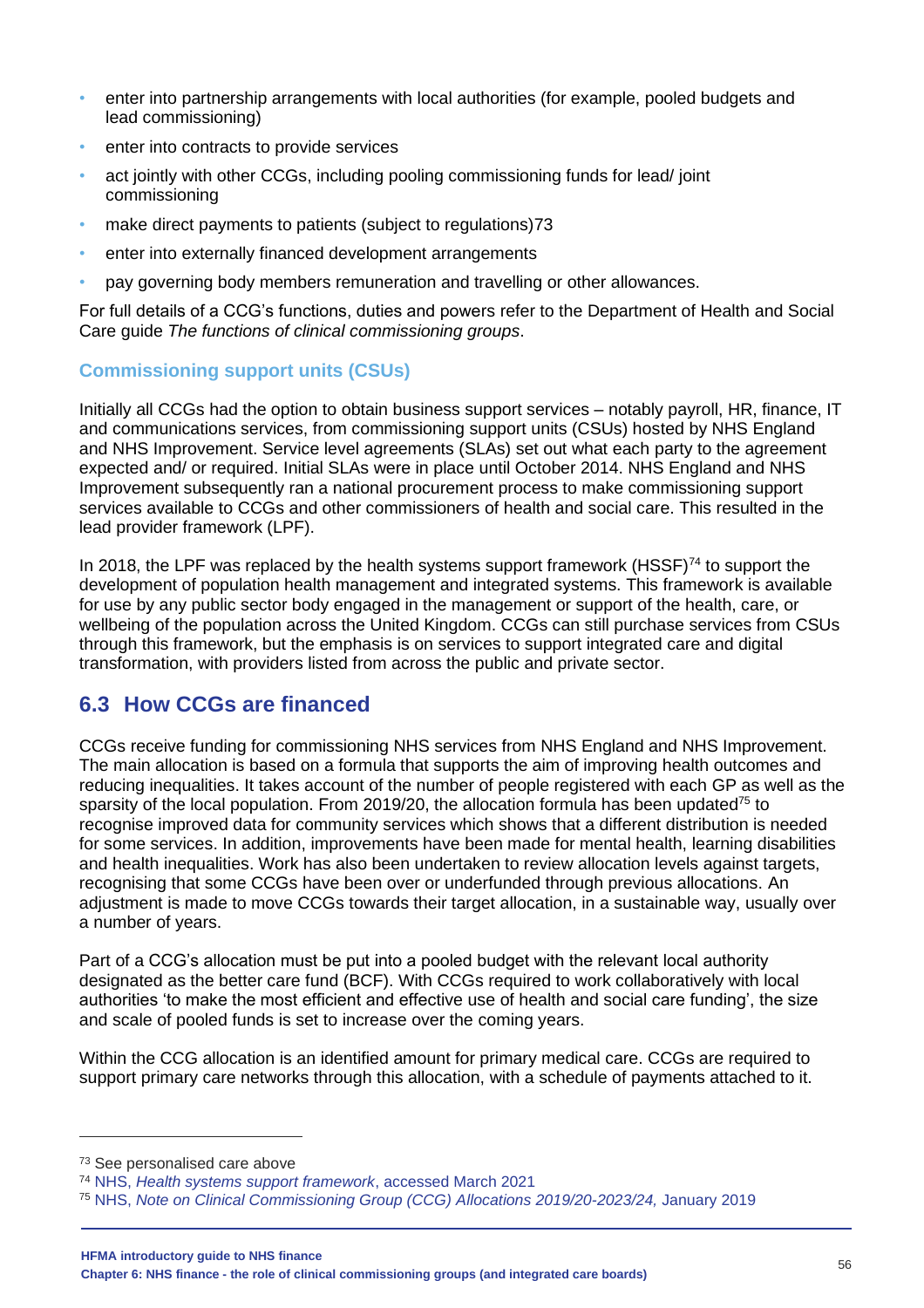There is also a separate running cost allowance that is based on the population served by each CCG's constituent practices adjusted to take account of the risk of inaccurate lists and unregistered people. This allowance must cover all CCG management costs including the costs of commissioning support services. CCGs are free to decide how best to use this allowance to carry out commissioning support activities and may choose to undertake some, or all, of these roles themselves. They also have the flexibility to use the money to buy in the services needed (for example, data analysis and contract monitoring) from external sources. As well as covering the costs directly associated with commissioning, the allowance covers the costs of the accountable officer, chief finance officer, internal and external audit, and counter fraud services. CCGs were required to reduce their running costs by 20% by 2020/21 as part of a wider reduction in administrative costs by NHS England and NHS Improvement. CCGs could decide how to deliver this efficiency locally and allocations were reduced accordingly.

# **6.4 The future of CCGs**

The Department of Health and Social Care published their legislative proposals for the NHS on 11 February 2021, in the *Integration and innovation: working together to improve health and social care for all* white paper. The proposals build on the NHS long term plan and the subsequent *NHS's*  recommendations to Government and Parliament for an NHS bill<sup>76</sup>. The proposals cover three key areas; working together and supporting integration; reducing bureaucracy; and enhancing public confidence and accountability.

The subsequent *Health and Care Act 2022* will establish statutory integrated care systems (ICSs). These will be made up of a statutory integrated care board (ICB) and an ICS health and care partnership. The two elements of the ICS recognise that it has two key, but separate, requirements upon it.

The ICB will be responsible for:

- developing a plan to meet the health needs of their population
- developing a capital plan for NHS providers within their geography
- securing the provision of health services to meet the needs of the system population.

It is intended that the allocative functions of CCGs become part of the ICB, recognising that it is important to provide stability of employment for staff and minimise uncertainty during times of change.

The creation of statutory ICBs will also allow NHS England to set financial allocations and other financial objectives at a system level. There will be a duty to meet the system financial objectives and deliver financial balance. NHS providers within the ICS will retain their current structures, governance, and organisational financial statutory duties but there will be a new duty to compel providers to have regard to the system financial objectives. The ICB will take on the commissioning functions of CCGs and their responsibilities in relation to oversight and scrutiny committees.

<sup>76</sup> NHS, *[The NHS's recommendations to Government and Parliament for an NHS Bill](https://www.england.nhs.uk/wp-content/uploads/2019/09/BM1917-NHS-recommendations-Government-Parliament-for-an-NHS-Bill.pdf)*, September 2019